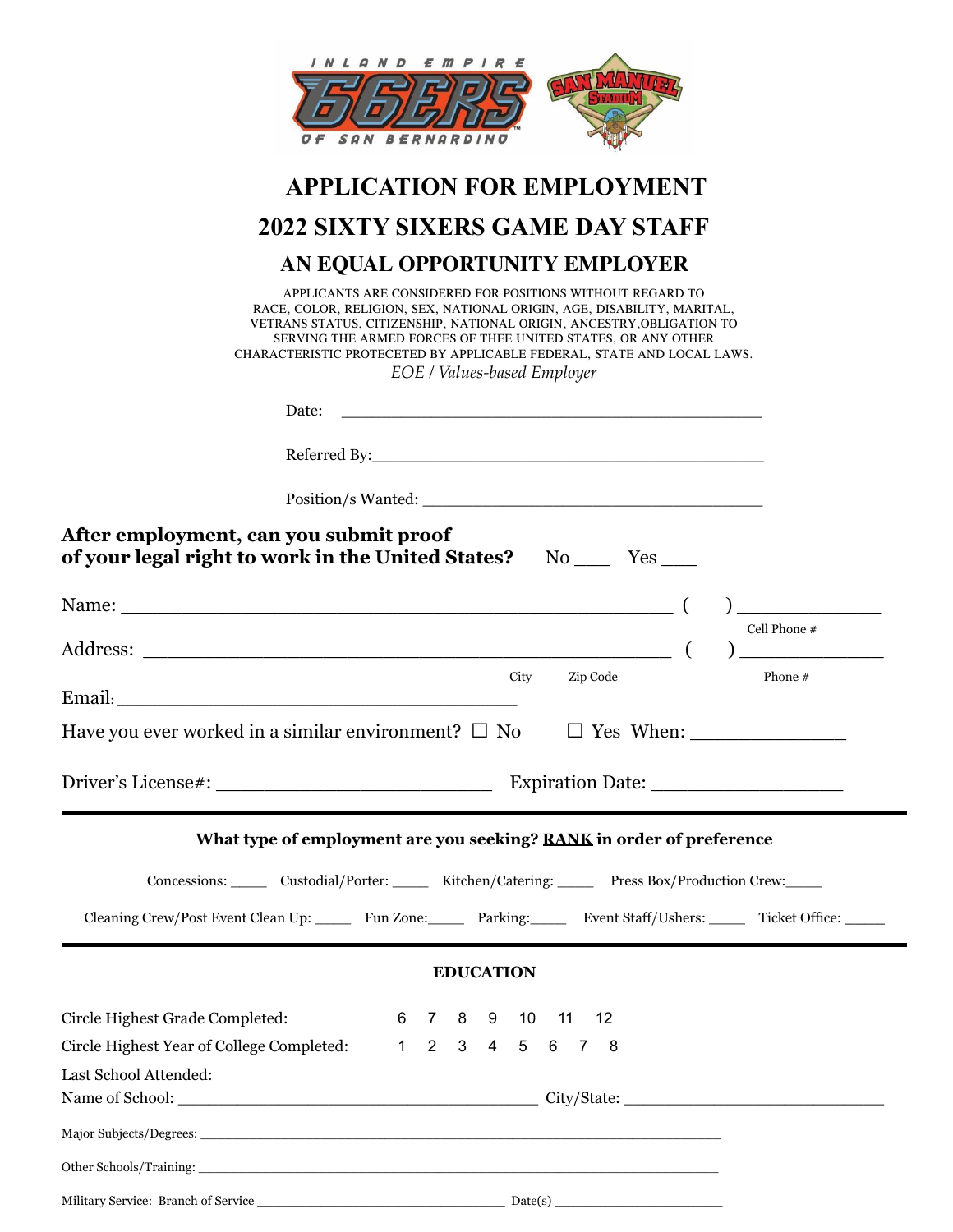#### **EMPLOYMENT HISTORY**

|    |       |                                                                                                                                             | Starting with your most recent employer, list your last five (3) jobs. Include all employers.<br>Complete all information even if it is included on resume. |                                                     |            |
|----|-------|---------------------------------------------------------------------------------------------------------------------------------------------|-------------------------------------------------------------------------------------------------------------------------------------------------------------|-----------------------------------------------------|------------|
|    |       |                                                                                                                                             |                                                                                                                                                             |                                                     |            |
| To |       | Mo/Yr Company Name<br><u> 1989 - Johann Stoff, amerikansk politiker (d. 1989)</u>                                                           | Telephone #                                                                                                                                                 | Rate of Pay                                         | Supervisor |
|    | Mo/Yr | <b>Street Address</b>                                                                                                                       | City                                                                                                                                                        | State                                               | Zip        |
|    |       |                                                                                                                                             |                                                                                                                                                             |                                                     |            |
|    |       |                                                                                                                                             |                                                                                                                                                             |                                                     |            |
|    |       |                                                                                                                                             |                                                                                                                                                             |                                                     |            |
| To |       | Mo/Yr Company Name                                                                                                                          | Telephone #                                                                                                                                                 | Rate of Pay                                         | Supervisor |
|    | Mo/Yr | <b>Street Address</b>                                                                                                                       | City                                                                                                                                                        | <b>State</b>                                        | Zip        |
|    |       |                                                                                                                                             |                                                                                                                                                             |                                                     |            |
|    |       |                                                                                                                                             |                                                                                                                                                             |                                                     |            |
|    |       |                                                                                                                                             |                                                                                                                                                             | ) and the contract of the contract of $\mathcal{L}$ |            |
| To |       | Mo/Yr Company Name<br><u> 1989 - Johann Stoff, deutscher Stoff, der Stoff, der Stoff, der Stoff, der Stoff, der Stoff, der Stoff, der S</u> | Telephone #                                                                                                                                                 | Rate of Pay                                         | Supervisor |
|    |       | Mo/Yr Street Address                                                                                                                        | City                                                                                                                                                        | State                                               | Zip        |
|    |       |                                                                                                                                             |                                                                                                                                                             |                                                     |            |
|    |       |                                                                                                                                             |                                                                                                                                                             |                                                     |            |

## AGREEMENT

*I certify that the answers given herein are true and complete to the best of my knowledge.*

I authorize the investigation of all statements contained in this application for employment as may be necessary in arriving at an employment decision. In the event of employment, I understand that false or misleading information or material omissions given in my application or interview(s) that are discovered at any time in the future may result in my discharge. I understand, also, that I am required to abide by all rules and regulations of the Company. The following is my true signature:

Signature of Applicant Date

#### **AT-WILL EMPLOYMENT STATEMENT**

I understand that employment at San Manuel Stadium is "at-will" which means that the terms of employment may be changed with or without notice, with or without cause, including, but not limited to termination, demotion, promotion, transfer, or compensation, benefits, duties, and location of work. No representative of the Company may change this at-will status except through a written agreement signed by the president of the Company. I have read and understand the above.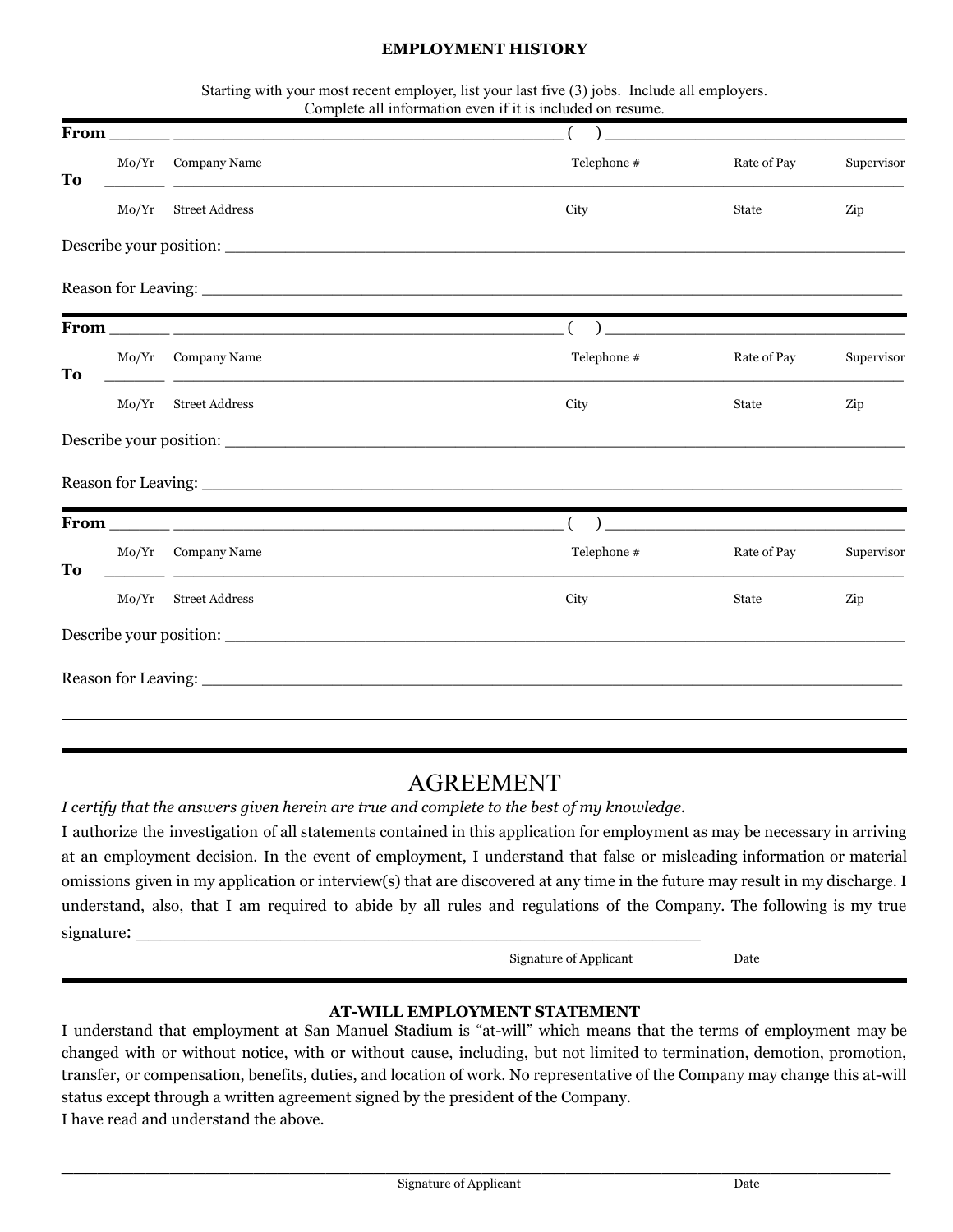### **Applicant Affirmative Action Data Record**

The following information is requested by San Manuel Stadium to assess our effectiveness in Affirmative Action Equal Employment Opportunity. The following questions are asked for reporting purposes only. As an Affirmative Action employer under EO 11246, we invite all applicants to identify themselves as indicated below. Completion of this form is voluntary and in no way affects the decision regarding your application for employment. This form is confidential and will be maintained separately from your application.

| Name ___                         | <u> 1980 - Johann Stein, marwolaethau (b. 1980)</u>                                                                                                                                                                                                                             |                            |               |                                 |  | Date / / |
|----------------------------------|---------------------------------------------------------------------------------------------------------------------------------------------------------------------------------------------------------------------------------------------------------------------------------|----------------------------|---------------|---------------------------------|--|----------|
|                                  |                                                                                                                                                                                                                                                                                 |                            |               |                                 |  |          |
|                                  | How were you referred: the contract of the contract of the contract of the contract of the contract of the contract of the contract of the contract of the contract of the contract of the contract of the contract of the con                                                  |                            |               |                                 |  |          |
| PERSONAL TRAITS:                 |                                                                                                                                                                                                                                                                                 |                            |               |                                 |  |          |
| Check one                        | Male                                                                                                                                                                                                                                                                            |                            | <b>Female</b> |                                 |  |          |
| Check one                        | White(1)                                                                                                                                                                                                                                                                        | <b>African-American(2)</b> |               | Hispanic(3)                     |  |          |
|                                  | Asian/Pacific Islander(4) American Indian/Alaskan Native(5)                                                                                                                                                                                                                     |                            |               |                                 |  |          |
|                                  | White (Not Hispanic or Latino) - A person having origins in any of the original peoples of Europe, the Middle East, or North Africa.                                                                                                                                            |                            |               |                                 |  |          |
|                                  | Black or African American (Not Hispanic or Latino) - A person having origins in any of the black racial groups of Africa.                                                                                                                                                       |                            |               |                                 |  |          |
| regardless of race.              | Hispanic or Latino - A person of Cuban, Mexican, Puerto Rican, South or Central American, or other Spanish culture or origin                                                                                                                                                    |                            |               |                                 |  |          |
| Vietnam.                         | Asian (Not Hispanic or Latino) - A person having origins in any of the original peoples of the Far East, Southeast Asia, or the Indian<br>Subcontinent, including, for example, Cambodia, China, India, Japan, Korea, Malaysia, Pakistan, the Philippine Islands, Thailand, and |                            |               |                                 |  |          |
| Samoa, or other Pacific Islands. | Native Hawaiian or Other Pacific Islander (Not Hispanic or Latino) - A person having origins in any of the peoples of Hawaii, Guam,                                                                                                                                             |                            |               |                                 |  |          |
|                                  | American Indian or Alaska Native (Not Hispanic or Latino) - A person having origins in any of the original peoples of North and<br>South America (including Central America), and who maintain tribal affiliation or community attachment.                                      |                            |               |                                 |  |          |
| Check any that apply             | Age 40+ years                                                                                                                                                                                                                                                                   |                            |               | Vietnam Era Veteran             |  |          |
|                                  |                                                                                                                                                                                                                                                                                 |                            |               | <b>Special Disabled Veteran</b> |  |          |
|                                  |                                                                                                                                                                                                                                                                                 |                            |               | <b>Newly Separated Veteran</b>  |  |          |
|                                  |                                                                                                                                                                                                                                                                                 |                            |               | <b>Other protected Veteran</b>  |  |          |